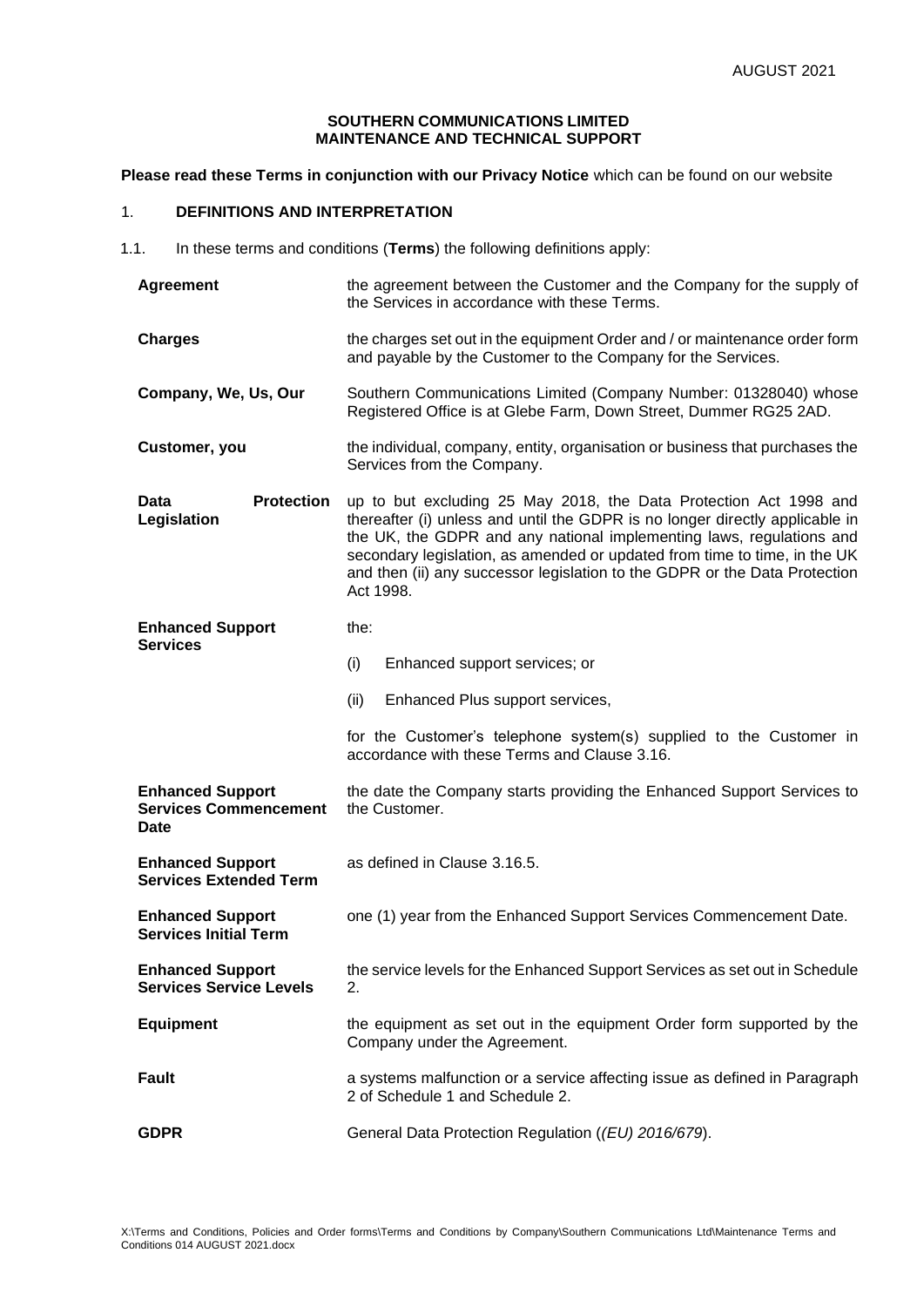| <b>Initial Term</b>           | means twelve (12) months (or such other initial term set out in the Order)<br>from the Commencement Date.                                                                        |  |
|-------------------------------|----------------------------------------------------------------------------------------------------------------------------------------------------------------------------------|--|
| <b>Installation Address</b>   | the site(s) of the Customer as set out in the Order.                                                                                                                             |  |
| <b>Maintenance Level</b>      | the Standard, Enhanced or Enhanced Plus level of support for the<br>Customer's telephone system(s) selected by the Customer and as set out<br>in the maintenance Order form.     |  |
| Order                         | the Customer's order for Services as set out in the equipment order form<br>and / or maintenance contract form.                                                                  |  |
| <b>Services</b>               | the maintenance and support services for the Equipment and / or the<br>Customer's telephone system as set out in the Order that the Company<br>agrees to supply to the Customer. |  |
| <b>Standard Support Hours</b> | the normal Working Hours standard support times as set out in Schedule 1<br>during which the Standard Support Services shall be performed.                                       |  |
| <b>Subsequent Term</b>        | a minimum of twelve (12) months (or such other period set out in the Order).                                                                                                     |  |
| <b>Working Day</b>            | as defined in Schedule 1.                                                                                                                                                        |  |

- 1.2. In these Terms, the following rules apply:
	- 1.2.1. A reference to a statute or statutory provision is a reference to such statute or provision as amended or re-enacted. A reference to a statute or statutory provision includes any subordinate legislation made under that statute or statutory provision, as amended or reenacted.
	- 1.2.2. Any phrase introduced by the terms **including**, **include**, **in particular** or any similar expression shall be construed as illustrative and shall not limit the sense of the words preceding those terms.
	- 1.2.3. A reference to **writing** or **written** includes faxes and emails.

## 2. **ORDERS**

- 2.1. The Order constitutes an offer by the Customer to purchase the Services in accordance with these Terms.
- 2.2. Subject to Clause 2.3, the Order shall only be deemed to be accepted when the Company issues written acceptance of the Order or, if earlier, provides the Services to the Customer at which point and on which date the Agreement shall come into existence (**Commencement Date**).
- 2.3. The supply and Orders for Enhanced Support Services is as set out in Clause 3.16.
- 2.4. We may accept or reject an Order at Our sole discretion.
- 2.5. Once an Order has been accepted by the Company, the Customer may not cancel the Order.
- 2.6. The Agreement constitutes the entire agreement between the parties. The Customer acknowledges that it has not relied on any statement, promise, representation, assurance or warranty made or given by or on behalf of the Company which is not set out in the Agreement.
- 2.7. These Terms apply to the Agreement to the exclusion of any other terms that the Customer seeks to impose or incorporate, or which are implied by trade, custom, practice or course of dealing.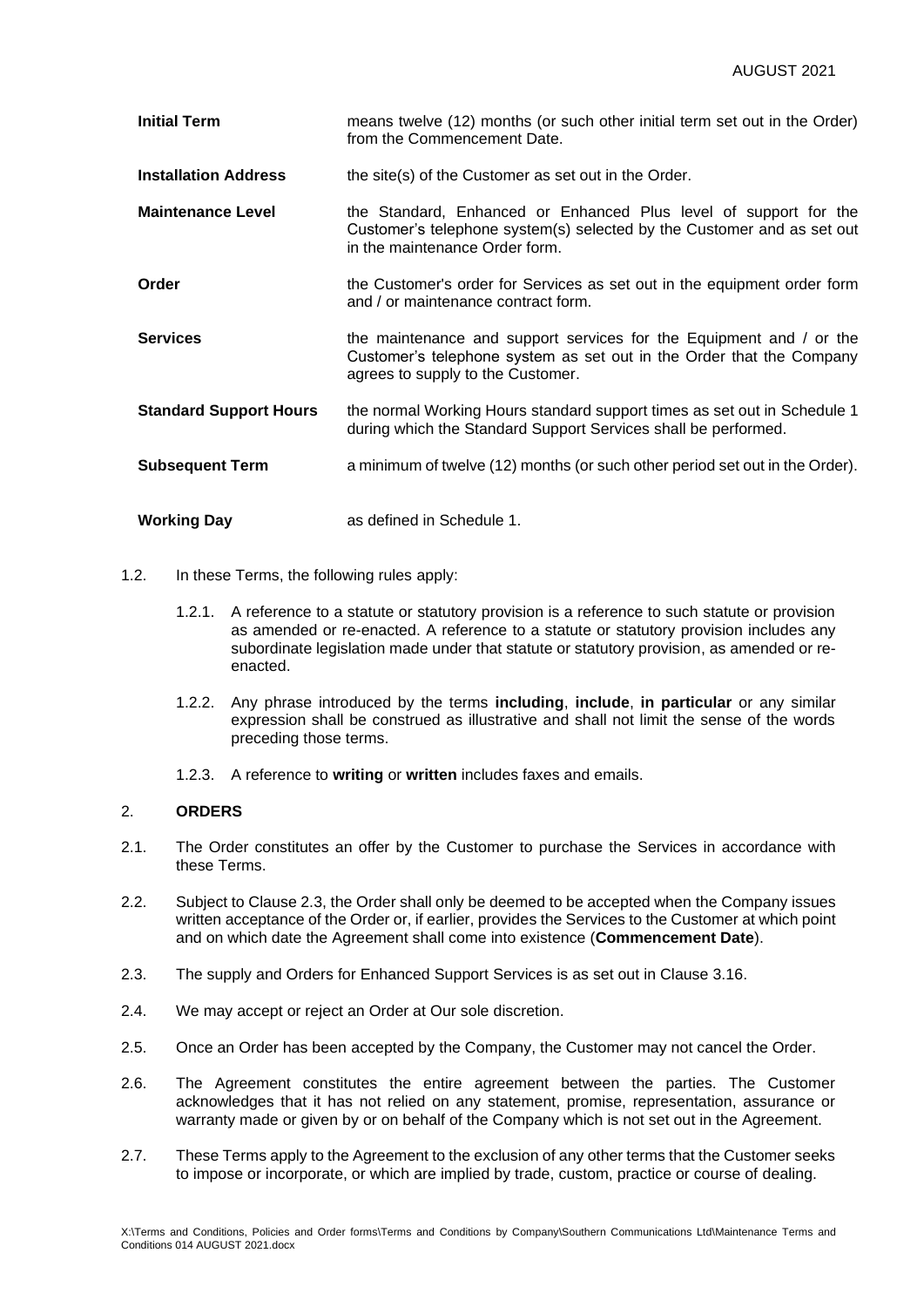- 2.8. Any quotation given by Us shall not constitute an offer, and is only valid for a period of 30 days from its date of issue.
- 2.9. Any samples, drawings, descriptive matter or advertising issued by the Company, and any descriptions contained in the Company's catalogues or brochures, are issued or published for the sole purpose of giving an approximate idea of the Services described in them. They shall not form part of the Agreement or have any contractual force.

## 3. **SUPPLY OF THE MAINTENANCE SERVICES AND PROGRAMMING**

- 3.1. We shall supply the Services:
	- 3.1.1. at the Installation Address;
	- 3.1.2. in accordance with these Terms.
- 3.2. The Customer acknowledges that it has limited rights to terminate the Agreement during any Initial Term or Subsequent Term (as the case may be). These rights are set out in:
	- 3.2.1. Clause 3.16 in the case of Enhanced Support Services; and
	- 3.2.2. Clause 6.1.

If upon the expiry of the Initial Term or Subsequent Term (as the case may be) the Customer has not given notice to the Company in accordance with Clause 6.1, We will continue to supply the Services to the Customer for the Subsequent Term unless the Customer terminates the Agreement as set out in Clause 6.1.

- 3.3. The Company warrants to the Customer that the Services will be provided using reasonable care and skill.
- 3.4. We shall have the right to make any changes to the Services which are necessary to comply with any applicable law or safety requirement, or which do not materially affect the nature or quality of the Services, and We shall notify the Customer in any such event.
- 3.5. The Support Hours for the Services shall depend on the Maintenance Level selected by the Customer. The Services may comprise:
	- 3.5.1. a technical response from a telephony engineer who will raise a support ticket on the Company helpdesk system;
	- 3.5.2. remote connection for diagnosis;
	- 3.5.3. a site visit by the Company's service engineer if the Fault is not resolved (or work around not implemented) remotely in accordance with Clause 3.5.2.
- 3.6. Where the telephone system Maintenance Level selected by the Customer includes 24 x 7 emergency support, the Customer shall:
	- 3.6.1. follow the out of hours fault reporting procedure set out in Schedule 2; and
	- 3.6.2. verify that its Maintenance Level includes 24 x7 emergency support by entering its PIN number when prompted.
- 3.7. Once the Customer's account has been validated in accordance with Clause 3.6.2, the Customer's call will be routed to the on-call engineer who will log the details of the issue and perform the Services in accordance with Clauses 3.5.1 to 3.5.3 (inclusive) or escalate accordingly. The Customer shall ensure that the 24 x 7 emergency support contact number and PIN number provided by the Company: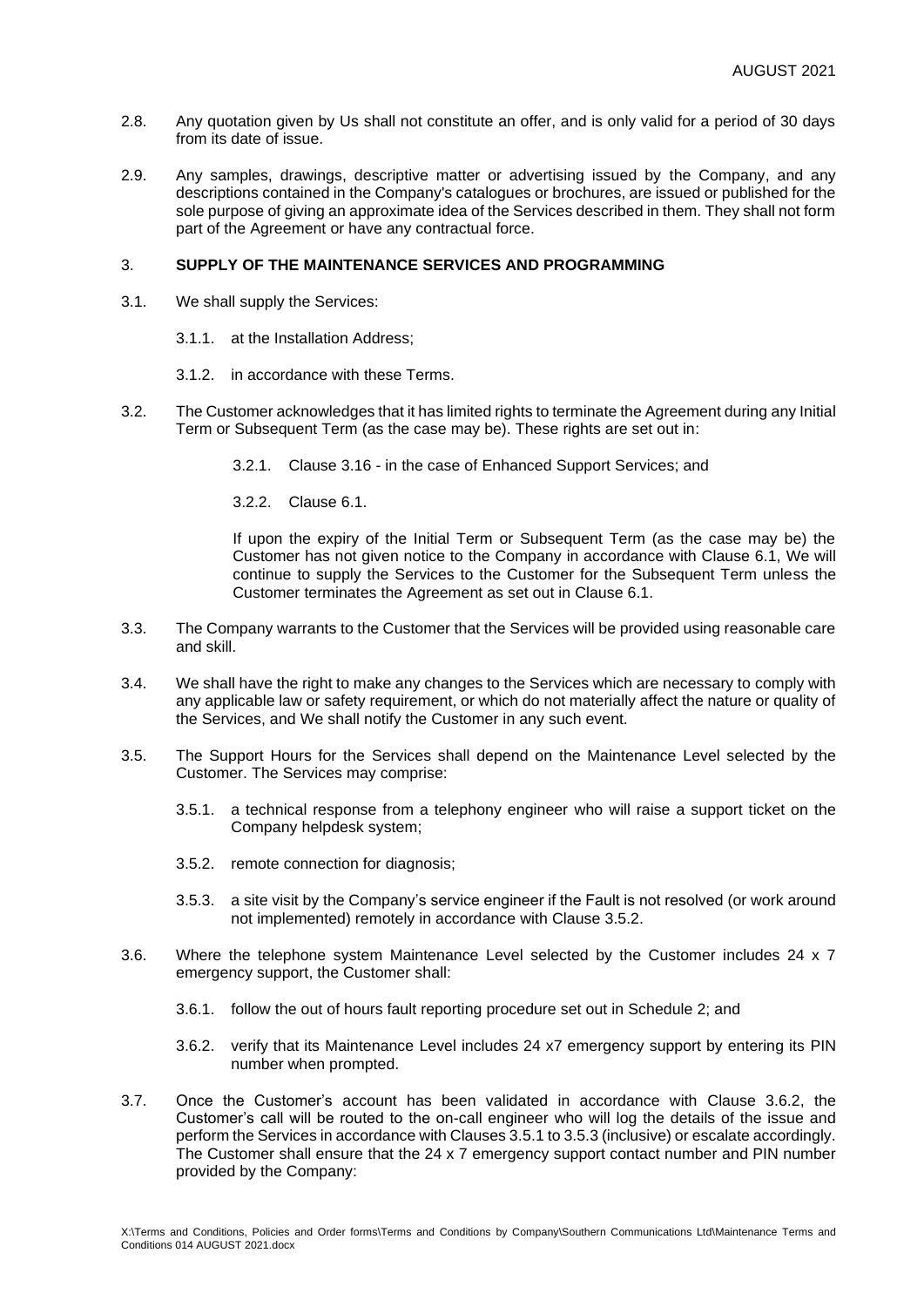- 3.7.1. is not available for general use by its employees and that only a selected number of its employees, who have a thorough understanding of the Services and the out of hours fault reporting procedure, will have access to the number; and
- 3.7.2. will only be used for emergencies which fall into the Major Fault or Minor Fault category as outlined in Schedule 1.
- 3.8. If the Customer misuses or uses the 24 x 7 emergency support contact number for any issues other than a Major Fault category as outlined in Schedule 2, the Company:
	- 3.8.1. will apply a call out charge to the Customer's account and the reported issue will only be dealt with during Standard Support Hours;
	- 3.8.2. may withdraw the 24 x 7 emergency support contact number; and
	- 3.8.3. reserve the right to apply engineer call out and hourly charges if the issue reported is found to be the result of end user error, or misuse of the solution.
- 3.9. The Customer acknowledges that remote programming:
	- 3.9.1. may only be reported by the Customer during Standard Support Hours; and
	- 3.9.2. will be prioritised lower than a Fault; and
	- 3.9.3. is not subject to any services level.

We shall use Our reasonable endeavours to complete any programming within 5 Working Days of any request by the Customer, but any such time is an estimate only and time shall not be of the essence for performance of any programming.

- 3.10. Any and all alterations to the Equipment may only be carried out by the Company or an agent appointed by the Company. In the event that any work is carried out a third party, We shall be entitled to terminate the Agreement with immediate effect.
- 3.11. The Customer acknowledges that:
	- 3.11.1. the Company's ability to perform its obligations under the Agreement is dependent upon the Customer's full and timely cooperation with the Company as well as the accuracy and completeness of any information the Customer provides to the Company. We shall not be responsible or liable for any delay in providing the Services which arises directly out of the Customer or Customer's failure to perform its obligations hereunder or to cooperate with the Company or to provide complete and accurate Customer Information, all in a timely manner; and
	- 3.11.2. unless otherwise agreed by the Company in writing, the Services have not been developed to meet its individual requirements and that it is therefore the Customer's responsibility to ensure that the Services meets its requirements.
- 3.12. We shall have no obligation to provide the Services where Faults arise from:
	- 3.12.1. misuse, incorrect use of or damage to the Equipment caused by the Customer, its employees, agents or subcontractors or causes other than ordinary use; or
	- 3.12.2. repairs, adjustments, tampering or alterations to the Equipment caused by the Customer, its employees, agents, subcontractors or causes other than ordinary use; or
	- 3.12.3. failure to maintain the necessary environmental conditions for use of the Equipment including without limitation maintaining the location where the Equipment is installed at normal room temperature and in a well ventilated area; or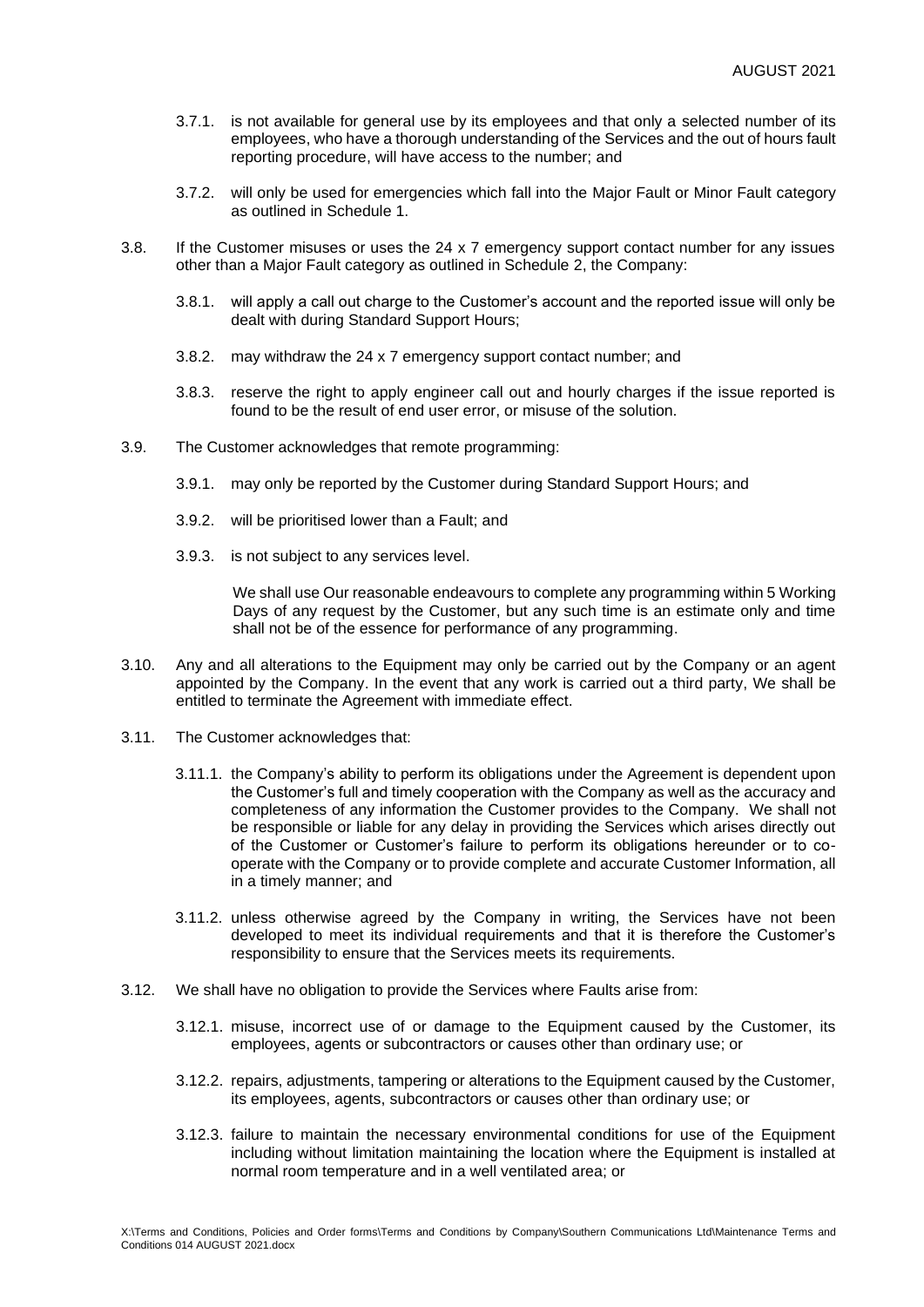- 3.12.4. relocation or installation of the Equipment by any person other than the Company or a person acting under the Company's instructions; or
- 3.12.5. any surge of electrical power; or
- 3.12.6. any fault, failure or change in the electricity supply service and/or host telephone systems;
- 3.12.7. exposure of the Equipment to adverse weather conditions; or
- 3.12.8. use of the Equipment in combination with any equipment not provided by the Company, or any Fault in any such equipment; or
- 3.12.9. any breach of the Customer's obligations under this Agreement.
- 3.13. We shall not be liable for costs of making good defects in the overhead and underground cables from any associated wiring.
- 3.14. Any service calls carried out by the Company for an event set out in Clauses 3.12 or 3.13 shall be an additional service. We may charge the Customer for such work at Our applicable man-hour rate.

## **Enhanced Support Services:**

- 3.15. The Company offers three levels of support Services for the Customer's telephone system:
	- 3.15.1. Standard;
	- 3.15.2. Enhanced; or
	- 3.15.3. Enhanced Plus.

The service options applicable to each level are set out in Schedule 2.

- 3.16. Where, as part of the Services, we provide:
	- 3.16.1. Enhanced; or
	- 3.16.2. Enhanced Plus,

support services (the **Enhanced Support Services**), these Terms and the additional terms set out in this Clause 3.16 shall apply. You are only eligible for the Enhanced Support Services if you have a chargeable telephone system maintenance contract in place with the Company. See Clauses 3.16.9 and 3.16.10 for further detail on eligibility requirements for the Enhanced Support Services.

In relation to the Enhanced Support Services:

### 3.16.3. **For New Customers Only:**

- 3.16.3.1. Where requested, the Enhanced Support Service selected by you shall commence on the Enhanced Support Services Commencement Date and continue for the Enhanced Hosted Services Initial Term.
- 3.16.3.2. The Customer acknowledges that it has limited rights to terminate the Enhanced Support Services during the Enhanced Support Services Initial Term or Enhanced Support Services Extended Term (as the case may be). These rights are set out in this Clause 3.16.6 or until the Agreement is otherwise terminated pursuant to these Terms.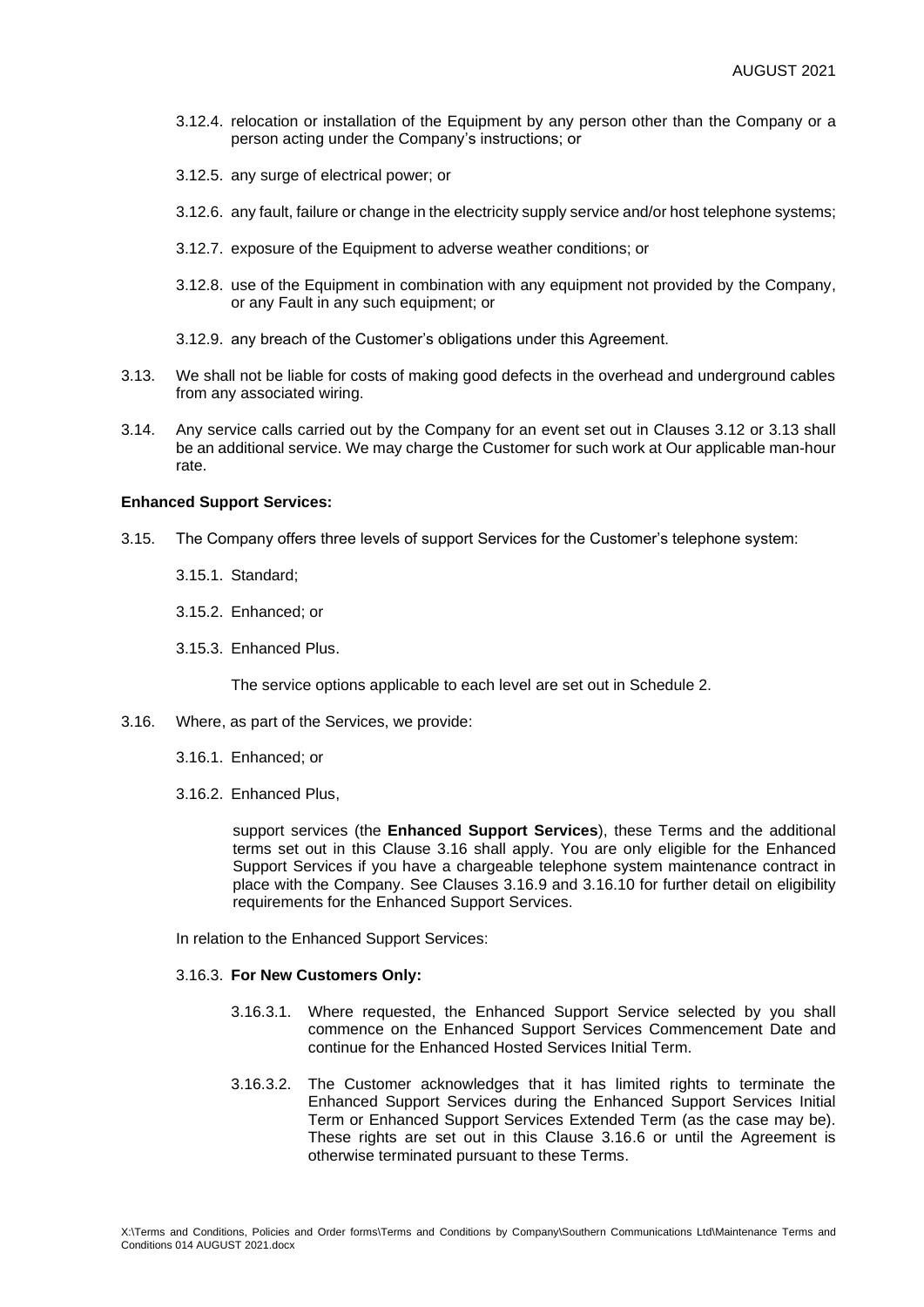### 3.16.4. **For Existing Customers Only:**

- 3.16.4.1. Unless you notify us otherwise, the Enhanced Support Services will be automatically applied to your invoice and will be provided free of charge for two (2) months (the **Trial Period**).
- 3.16.4.2. You may cancel the Enhanced Support Services at any time during the Trial Period by emailing us at [customerexperience@southern-comms.co.uk](mailto:customerexperience@southern-comms.co.uk) or contacting us on 01256 391046 and we will cancel the Enhanced Support Services by the end of the Trial Period.
- 3.16.4.3. If you wish to continue with the Enhanced Support Services after the Trial Period, then you do not need to inform us. In this case:
	- 3.16.4.3.1. We will automatically continue to provide the Enhanced Support Services for the remaining ten (10) months of the Enhanced Hosted Services Initial Term until you terminate the Agreement in accordance with Clause 3.16.6 or until the Agreement is otherwise terminated pursuant to these Terms; and
	- 3.16.4.3.2. the price per month shall apply.
- 3.16.4.4. If you do not cancel the Enhanced Support Services during or by the end of the Trial Period:
	- 3.16.4.4.1. we will automatically continue to provide the Enhanced Support Services for the remaining ten (10) months of the Enhanced Hosted Services Initial Term until you terminate the Agreement in accordance with this Clause 3.16.6 or until the Agreement is otherwise terminated pursuant to these Terms; and
	- 3.16.4.4.2. the price per month shall apply.
- 3.16.4.5. For the avoidance, if the Customer cancels the Enhanced Support Services during or at the end of the Trial Period and subsequently orders the Enhanced Support Services, We shall provide the Enhanced Hosted Services for the Enhanced Hosted Services Initial Term.
- 3.16.5. Upon expiry of the Enhanced Support Services Initial Term, unless terminated in accordance with Clause 3.16.6, the Company shall automatically continue to provide the Enhanced Support Services at the then current service option level for one (1) year (the **Enhanced Support Services Extended Term**) at the end of the Enhanced Support Services Initial Term and at the end of each Enhanced Support Services Extended Term, as the case may be.
- 3.16.6. The Customer may give written notice to the Company, not later than thirty (30) days before the end of the Enhanced Support Services Initial Term or the relevant Enhanced Support Services Extended Term, to terminate the Enhanced Support Services at the end of the Enhanced Support Services Initial Term or the relevant Enhanced Support Services Extended Term, as the case may be.

For the avoidance of doubt, if the Customer terminates their telephone maintenance contract then the Enhanced or Enhanced Plus services shall cease. If the Customer terminates their Enhanced or Enhanced Plus services the telephone maintenance contract shall continue until terminated and the Customer shall receive Standard support.

3.16.7. The Customer may upgrade the service option level during the Enhanced Support Services Initial Term or the Enhanced Support Services Extended Term and the Company shall provide the upgraded service option level for the reminder of the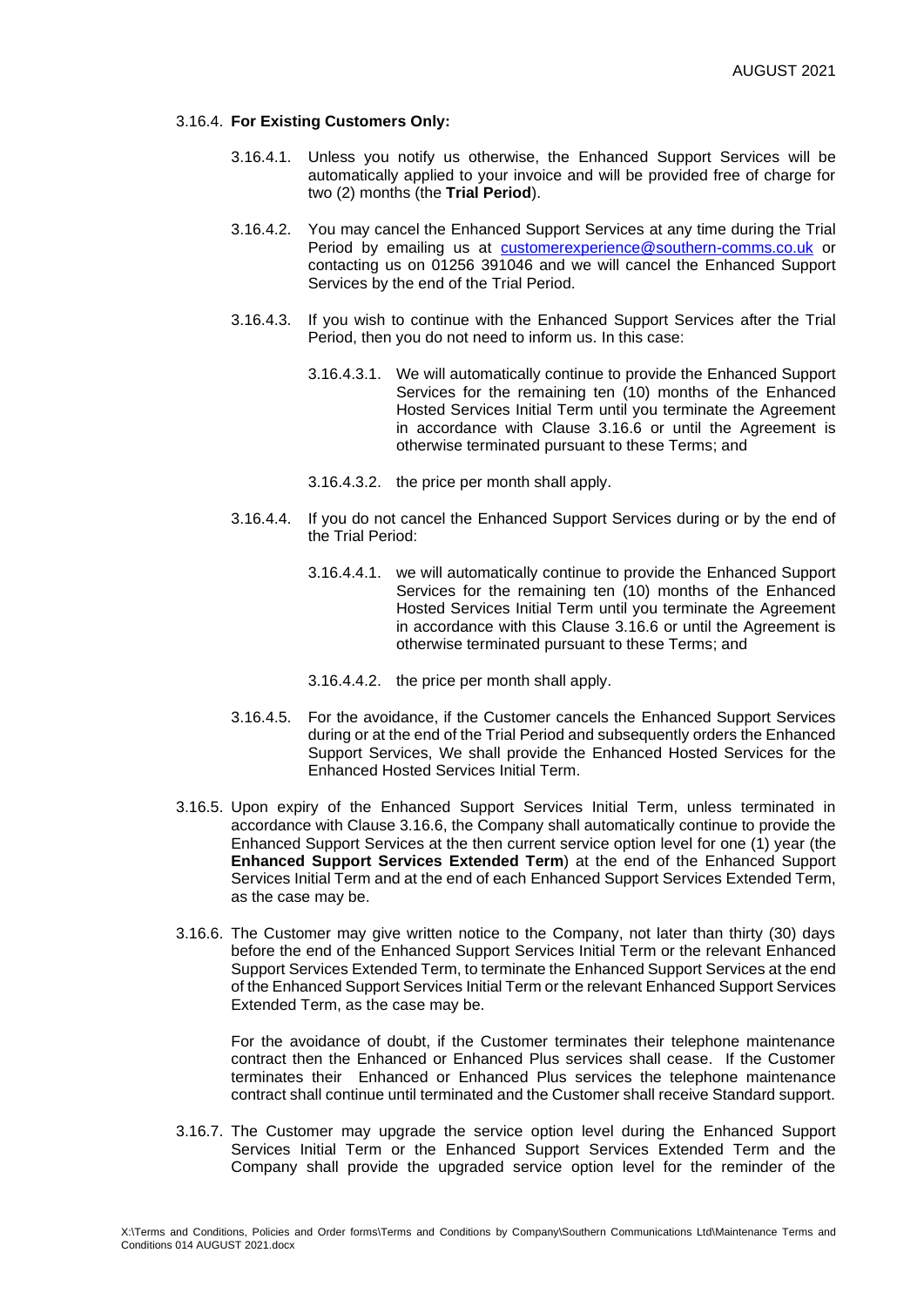Enhanced Support Services Initial Term or the Enhanced Support Services Extended Term, as the case may be.

- 3.16.8. The Customer may not downgrade the service option level during the Enhanced Support Services Initial Term or any Enhanced Support Services Extended Term.
- 3.16.9. The Enhanced Support Services apply to each telephone system maintenance contract. Please contact us if you are not sure if your maintenance contract qualifies for the Enhanced Support Services.
- 3.16.10.The price for the Enhanced Support Services applies per telephone OR system maintenance contract and not per customer. By way of illustration, if the Customer has 2 systems with 2 separate maintenance contracts, you will be billed for each system. If the Customer has 2 systems under 1 telephone OR system maintenance contract you will be billed under 1 contract.

The Customer will be charged monthly in arrears.

3.16.11.**24/7 Remote Support**: Where the Customer has elected for Enhanced or Enhanced Plus which includes 24/7 remote support, this covers:

3.16.11.1. P1 and P2 faults only (in the case of Enhanced level); and

3.16.11.2. all faults, including programming to resolve faults.

In the case of Enhanced level remote support, support does not include certain add ons, move's and changes including but not limited to time of day routing changes, hunt group changes, extension programming or auto attendant changes. We will notify you at the time of your request for remote support if your request is not covered and what additional charges will apply.

Where you have selected the Enhanced service option, any changes shall be made during a Working Day only.

The Company does not monitor emails or its CRM system out of hours. Any request by the Customer for remote support out of hours must be made by telephone. Any requests or reports made by email out of hours will not be actioned until the next Working Day.

All remote programming, moves and changes are dependent on us having remote access to the Customers telephone systems. You acknowledge that, in the event that we do not have such remote access or are unable at the time to remotely access the Customer's telephone system(s), we will notify you that we are unable to complete the work and a site visit would be required. Following such notification:

- 3.16.11.3. the response times set out in the Enhanced Support Services Service Levels shall not apply; and
- 3.16.11.4. within 8 hours of such notification, we will contact you to arrange a mutually agreed site visit time with you.

3.16.12.**Site Visits**: Where the service option includes site visits:

- 3.16.12.1. this is subject to a maximum of 4 separate visits to the Customer's site per annum. We will track this on our appointments module and notify you at the time of your request for a site visit if you have reached your maximum number of site visits and what additional charges will apply;
- 3.16.12.2. any site visits made out of hours these will be limited to P1 and P2 faults ONLY;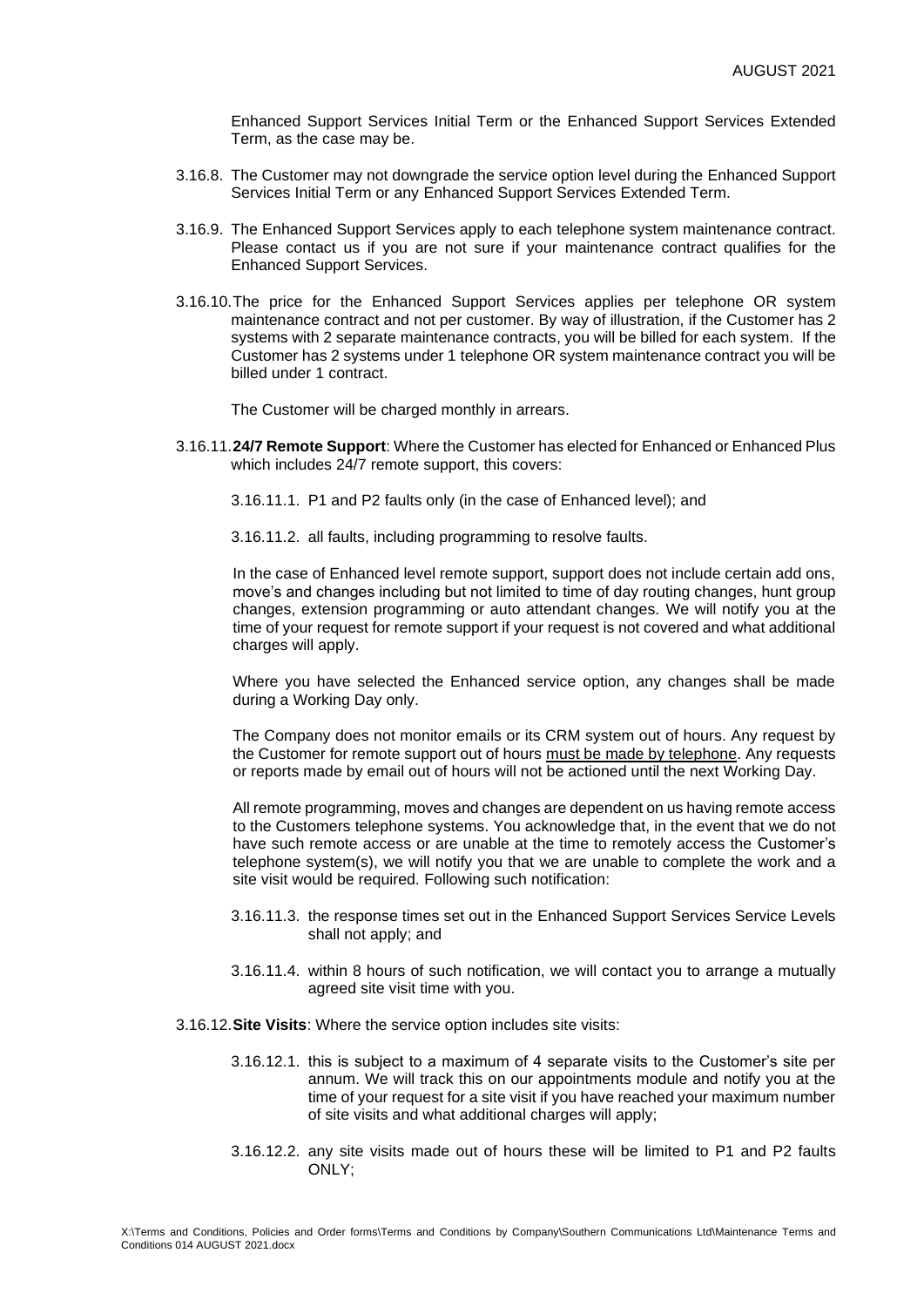- 3.16.12.3. any site visit made during the Working Day must be fault related and cannot be used for new sales orders or changes.
- 3.16.13.**Training**: Where the service option includes training refreshers this includes:
	- 3.16.13.1. **Remote Training**: Remote training will be limited to a maximum of 1 hour time slots and subject to fair usage (see Clause 3.16.17 below). If we believe that excessive training requirements are being requested then We will notify you at the time of your request for remote training and what additional charges will apply.
	- 3.16.13.2. **On Site Training**: On site training will be limited to a maximum of one (1) visit of three (3) hours per annum. We will track this on our appointments module and notify you at the time of your request for on-site training if you have reached your maximum number of on-site training and what additional charges will apply.

For the avoidance of doubt, remote and on-site training shall only be provided during a Working Day and is not subject to the Enhanced Support Services Service Levels or any other SLA. The Company shall not have any liability to the Customer if it fails to provide or is delayed in providing the remote and / or on site training and such failure or delay shall not entitle the Customer to any service credit or other sums.

- 3.16.14. **Voice Recordings**: All voice recordings will be made by employees of the Company. If:
	- 3.16.14.1. you wish to use your own employees for any voice recording, no charges shall apply;
	- 3.16.14.2. you wish for the Company to arrange for your voice recordings to be professionally recorded by a third party, additional charges will apply and we will notify you of these at the time of your request.
- 3.16.15. The exclusions and exceptions set out in paragraph 7 of Schedule 1 shall apply to the measurement and calculation of the Services. Service credits will not be available to the Customer to the extent that the Company fails to meet any service levels as a result of such exclusions and exceptions.
- 3.16.16. At your cost, you shall ensure that We shall have such remote and other access to the systems and infrastructure of the Customer as We shall require to provide the Enhanced Support Services.
- 3.16.17. In the event that We are required to engage with BT or other supplier to perform the Enhanced Support Services We shall not be liable for any failure to meet the Enhanced Support Services Service Levels.
- 3.16.18. Any change which is part of a new sales order, is excluded from the Standard; and Enhanced service option. Enhanced is for active services that are already live.
- 3.16.19. **Fair Usage**: The Enhanced Support Services including but not limited to configuration or programming requests are subject to fair usage. The Customer should be able to use the Enhanced Support Services service in an appropriate manner to meet its needs but if your configuration or programming requests are over and above fair usage, We will inform you and provide you with a quotation to perform the request. We would not proceed with any request until we receive your acceptance of any charges in writing.
- 3.16.20. **Changes / Programming Requests**: Subject to Clause 3.16.16, where you have selected the Enhanced Support Services you are entitled to unlimited changes and programming requests. Where you have not selected the Enhanced Support Services, any changes and programming requests shall be subject to fair usage. If your changes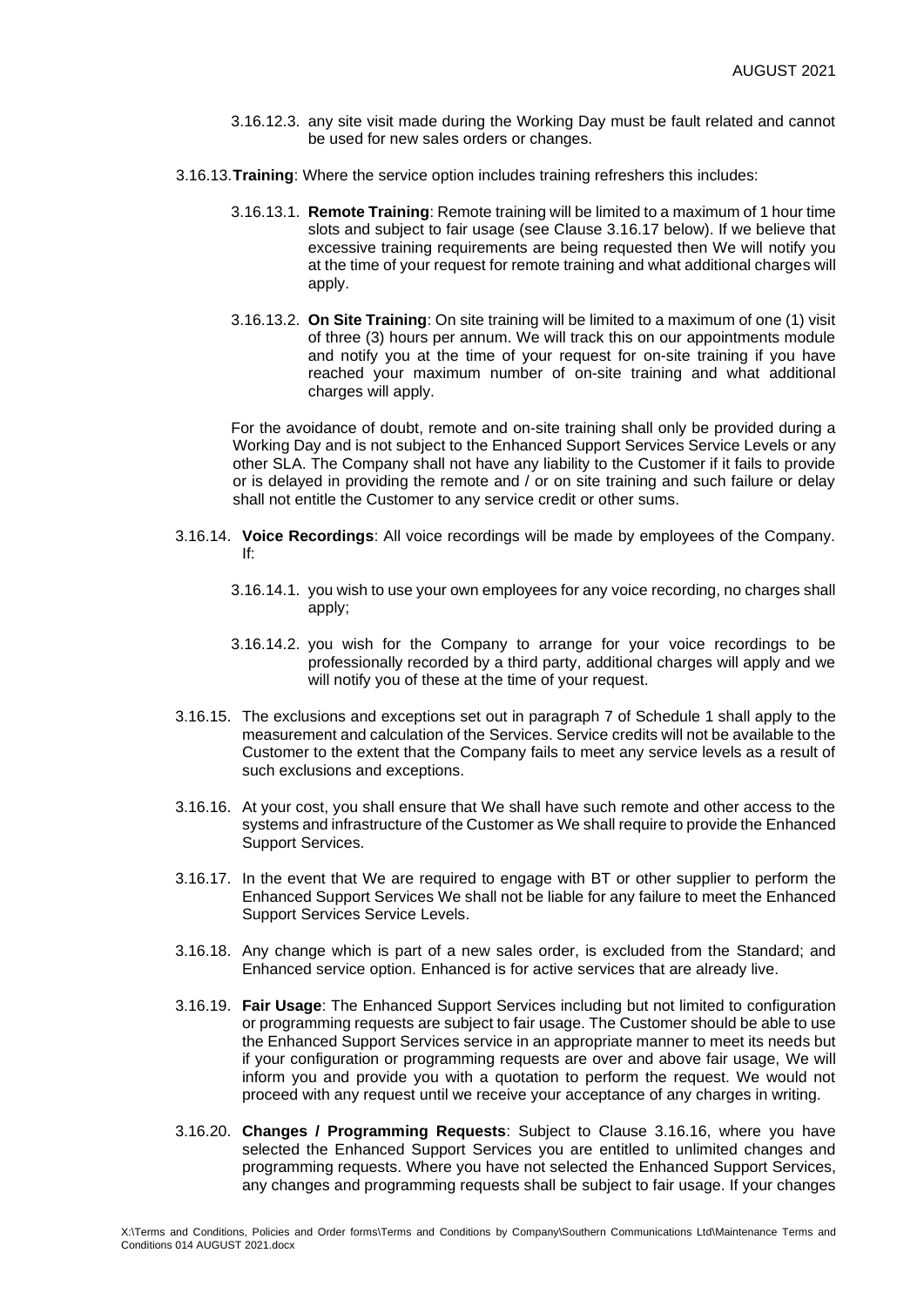or programming requests are over and above fair usage, We will inform you and provide you with a quotation to perform the request. We would not proceed with any request until we receive your acceptance of any charges in writing.

## 4. **THE CUSTOMER'S OBLIGATIONS**

- 4.1. The Customer shall:
	- 4.1.1. ensure that the terms of the Order are complete and accurate;
	- 4.1.2. co-operate with the Company in all matters relating to the Services;
	- 4.1.3. provide the Company, its employees, agents, consultants and subcontractors, with access to the Installation Address and other facilities as reasonably required by the Company;
	- 4.1.4. provide the Company with such information and materials as We may reasonably require in order to supply the Services, and ensure that such information is accurate in all material respects;
	- 4.1.5. keep and maintain all materials, equipment, documents and other the Company property (**the Company Materials**) at the Installation Address in safe custody at its own risk, maintain the Company Materials in good condition until returned to the Company, and not dispose of or use the Company Materials other than in accordance with the Company's written instructions or authorisation; and
	- 4.1.6. where the Customer does not have any manufacturer software support in place, pay for any manufacturer software support required to rectify a Fault.
- 4.2. If the Equipment is to be connected to third party telecoms apparatus, the Customer shall at the Customer's expense arrange for and maintain the provision of any third party apparatus specifically required for the Customer's use of the Equipment.
- 4.3. The Customer shall nominate a manager to be available to liaise with, and respond to queries from, the Company (for example, as to the resolution of conflicting priorities between two or more items of support or maintenance).
- 4.4. The Customer shall report all Faults or details of any required Services and support promptly to the Company. Any Faults reported verbally by the Customer should be confirmed in writing.
- <span id="page-8-0"></span>4.5. If the Company's performance of any of its obligations under the Agreement is prevented or delayed by any act or omission by the Customer or failure by the Customer to perform any relevant obligation (**Customer Default**):
	- 4.5.1. We shall without limiting Our other rights or remedies have the right to suspend performance of the Services until the Customer remedies the Customer Default, and to rely on the Customer Default to relieve it from the performance of any of its obligations to the extent the Customer Default prevents or delays the Company's performance of any of its obligations;
	- 4.5.2. We shall not be liable for any costs or losses sustained or incurred by the Customer arising directly or indirectly from the Company's failure or delay to perform any of its obligations as set out in this Clause [4.5;](#page-8-0) and
	- 4.5.3. the Customer shall reimburse the Company on written demand for any costs or losses sustained or incurred by the Company arising directly or indirectly from the Customer Default.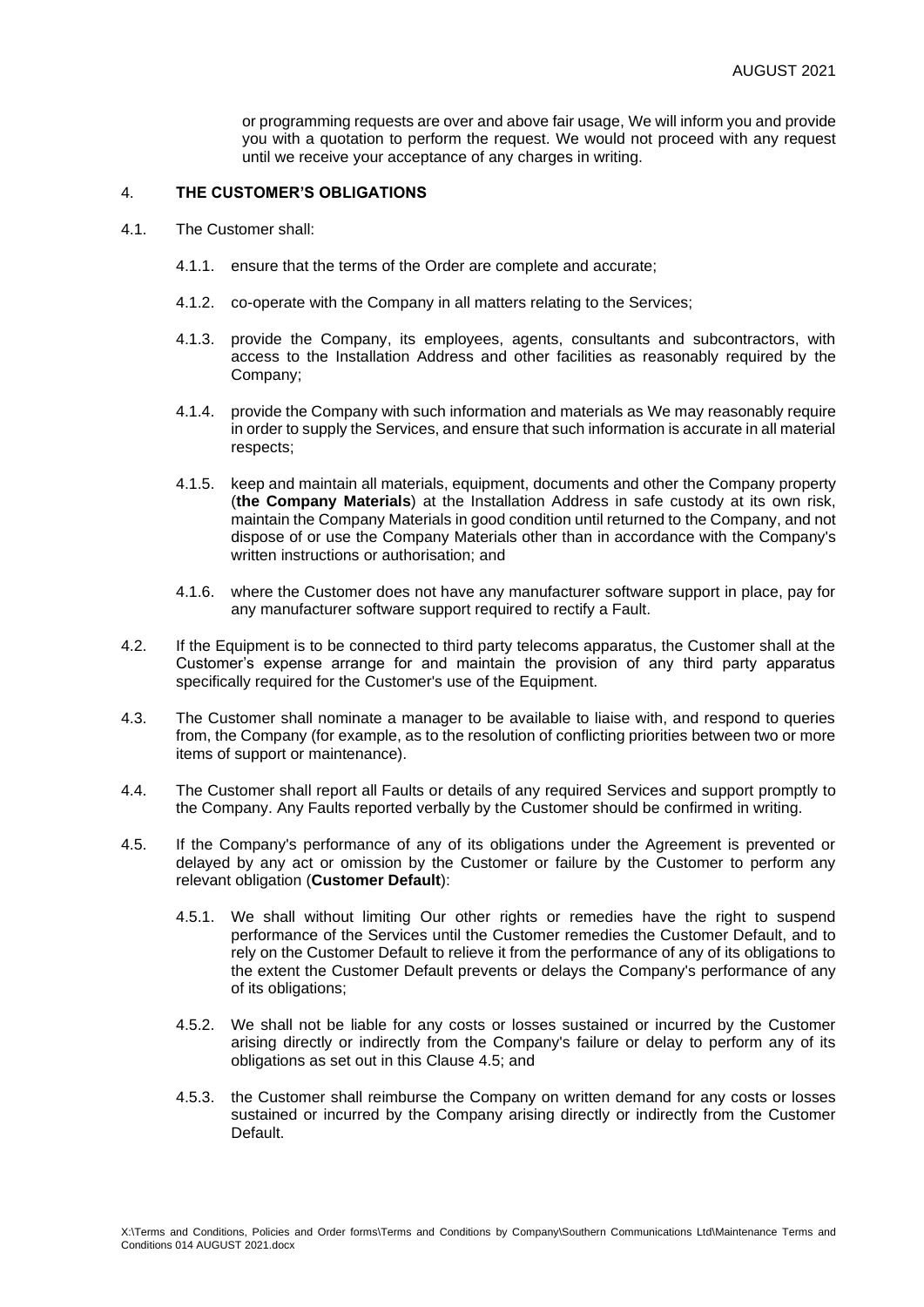# 5. **CHARGES AND PAYMENT**

- 5.1. Unless otherwise stated in these Terms, We will invoice the Customer monthly or annually in advance and the Customer shall pay the Charges in pounds sterling without set-off or deduction.
- 5.2. The Customer shall pay each invoice submitted by the Company:
	- 5.2.1. within 30 days of the date of the invoice; and
	- 5.2.2. in full and in cleared funds to a bank account nominated in writing by the Company, and

time for payment shall be of the essence of the Agreement.

- 5.3. The Charges are exclusive of Value Added Tax, which shall be payable by the Customer in addition to the Charges at the rate applicable from time to time.
- 5.4. If the Customer fails to make payment in full by the due date We may:
	- 5.4.1. suspend the Services; and
	- 5.4.2. charge interest at the rate of 4% per annum above the base rate of the Bank of England on any amounts outstanding from the due date for payment until payment is made in full.
- 5.5. We will give the customer as much prior notice as practicable of any alteration to the charges and in any event not less than 1 month's prior notice of such change. This notice may be included in an invoice to the Customer. If, during the Minimum Term, the Company increases the Charges by **more than** the Retail Price Index, the Customer may terminate the Agreement during the Minimum Term on written notice to the Company within thirty (30) days of receipt of the notice of increase, without the obligation to pay the Early Termination Fee.

For the avoidance of doubt, any increase to the Charges that would not have increased the Customer's immediately previous monthly total bill for that specific Service (if the increase(s) had applied for the whole of that month) by more than the RPI annual inflation rate at the date We notify the Customer of the applicable increase in the Charges shall not entitle the Customer to terminate the Agreement under this Clause 5.5.

- 5.6. In the event that the Company incurs additional costs and/or charges in supplying the Services to the Customer the Customer will pay such additional costs when it is due to pay for the Services.
- 5.7. All sums payable to the Company under the Agreement shall become due immediately on its termination, despite any other provision of the Agreement. This Clause 7 is without prejudice to any right to claim for interest under the law or any right under the Agreement.

## 6. **SUSPENSION AND TERMINATION**

- 6.1. The Agreement shall commence on the Commencement Date. Unless terminated earlier in accordance with:
	- 6.1.1. Clause 3.16.6 (in the case of the Enhanced Support Services only);
	- 6.1.2. Clause 6.2 or
	- 6.1.3. this Clause 6.1,

the Agreement shall continue for the Initial Term and shall automatically extend for the Subsequent Term at the end of the Initial Term and at the end of each Subsequent Term. Either party may give written notice to the other party, not later than three (3) months before the end of the Initial Term or the relevant Subsequent Term, to terminate the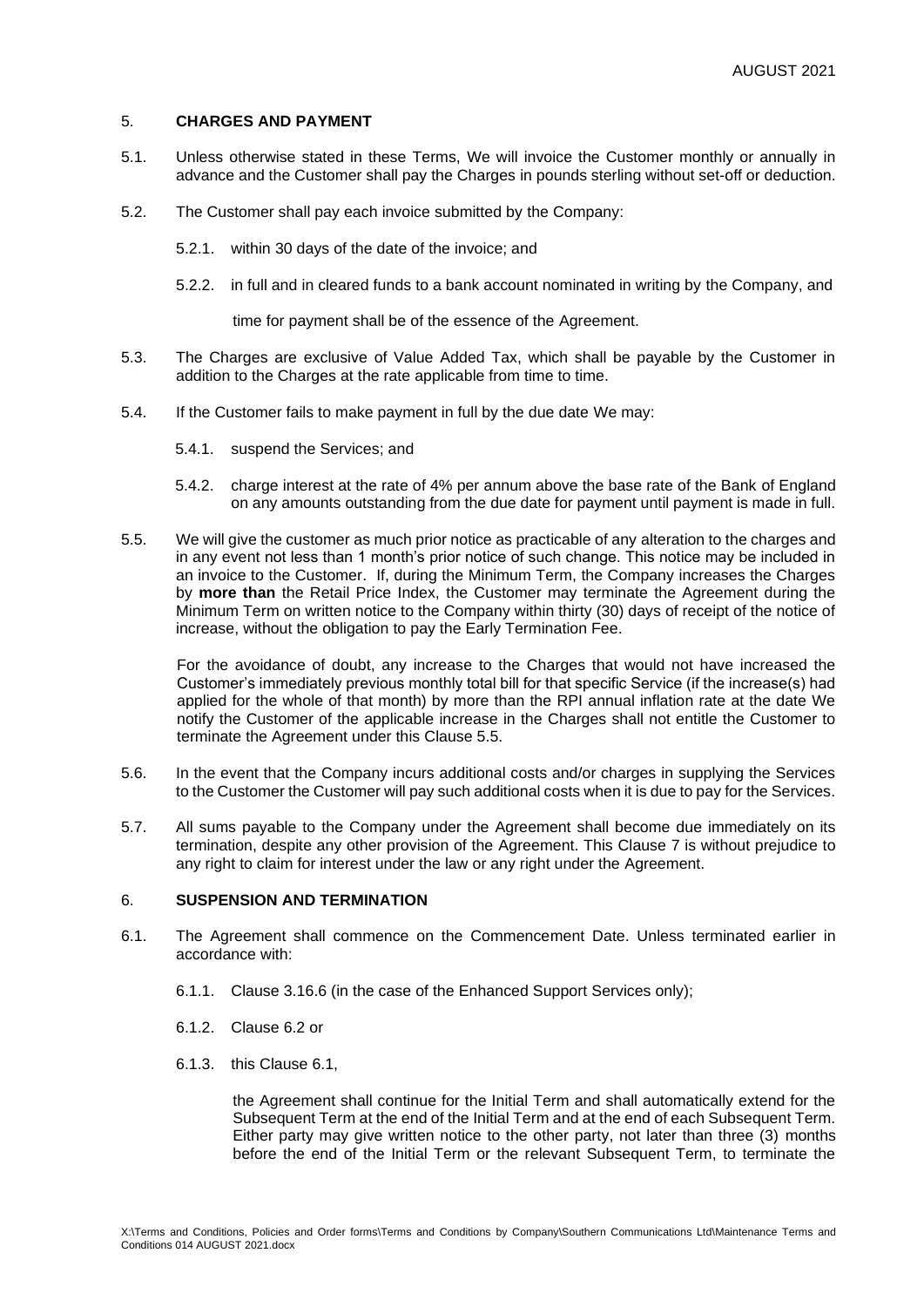Agreement at the end of the Initial Term or the relevant Subsequent Term, as the case may be.

- 6.2. Without limiting its other rights or remedies, either party may terminate the Agreement with immediate effect by giving written notice to the other party if:
	- 6.2.1. the other party commits a material breach of any term of the Agreement and (if such a breach is remediable) fails to remedy that breach within 14 days of that party being notified in writing to do so;
	- 6.2.2. the other party takes any step or action in connection with its entering administration, provisional liquidation or any composition or arrangement with its creditors (other than in relation to a solvent restructuring), being wound up (whether voluntarily or by order of the court, unless for the purpose of a solvent restructuring), having a receiver appointed to any of its assets or ceasing to carry on business;
	- 6.2.3. the other party suspends, or threatens to suspend, or ceases or threatens to cease to carry on all or a substantial part of its business; or
	- 6.2.4. the other party's financial position deteriorates to such an extent that in the terminating party's opinion the other party's capability to adequately fulfil its obligations under the Agreement has been placed in jeopardy.
- 6.3. Without limiting Our other rights or remedies, We may (at our option) terminate the Agreement or suspend or vary the Services with immediate effect by giving written notice to the Customer if:
	- 6.3.1. the Customer fails to pay any amount due under the Agreement on the due date for payment and remains in default not less than seven (7) days after being notified in writing to make such payment; or
	- 6.3.2. there is a change of Control of the Customer.
	- 6.3.3. if the Company reasonably believe the Customer has provided false or misleading Customer Information;
	- 6.3.4. the Company needs to modify, expand, improve, maintain or repair the Services;
	- 6.3.5. the Customer's credit rating decreases at any time, and the Customer fails to supply reasonable security in response to a request from the Company; or
	- 6.3.6. the Company considers that there is a significant credit risk;
	- 6.3.7. the Company considers that there is a fraud risk;
	- 6.3.8. the Company's contract with its Authorised Provider to the Services is suspended, varied or terminated.
- 6.4. The re-instatement of suspended Services shall be at the Company's sole discretion and the Customer shall nevertheless be responsible for payment of the Charges during any period where the Services are suspended pursuant to clause 6.3.1, clause 6.3.2 and clause 6.3.4.

## **Planned Engineering Works**

6.5. We will provide a minimum of 3 Working Days' notice of all scheduled outages which may impact availability of the Services.

# 7. **EFFECTS OF TERMINATION**

7.1. On termination of the Agreement for any reason: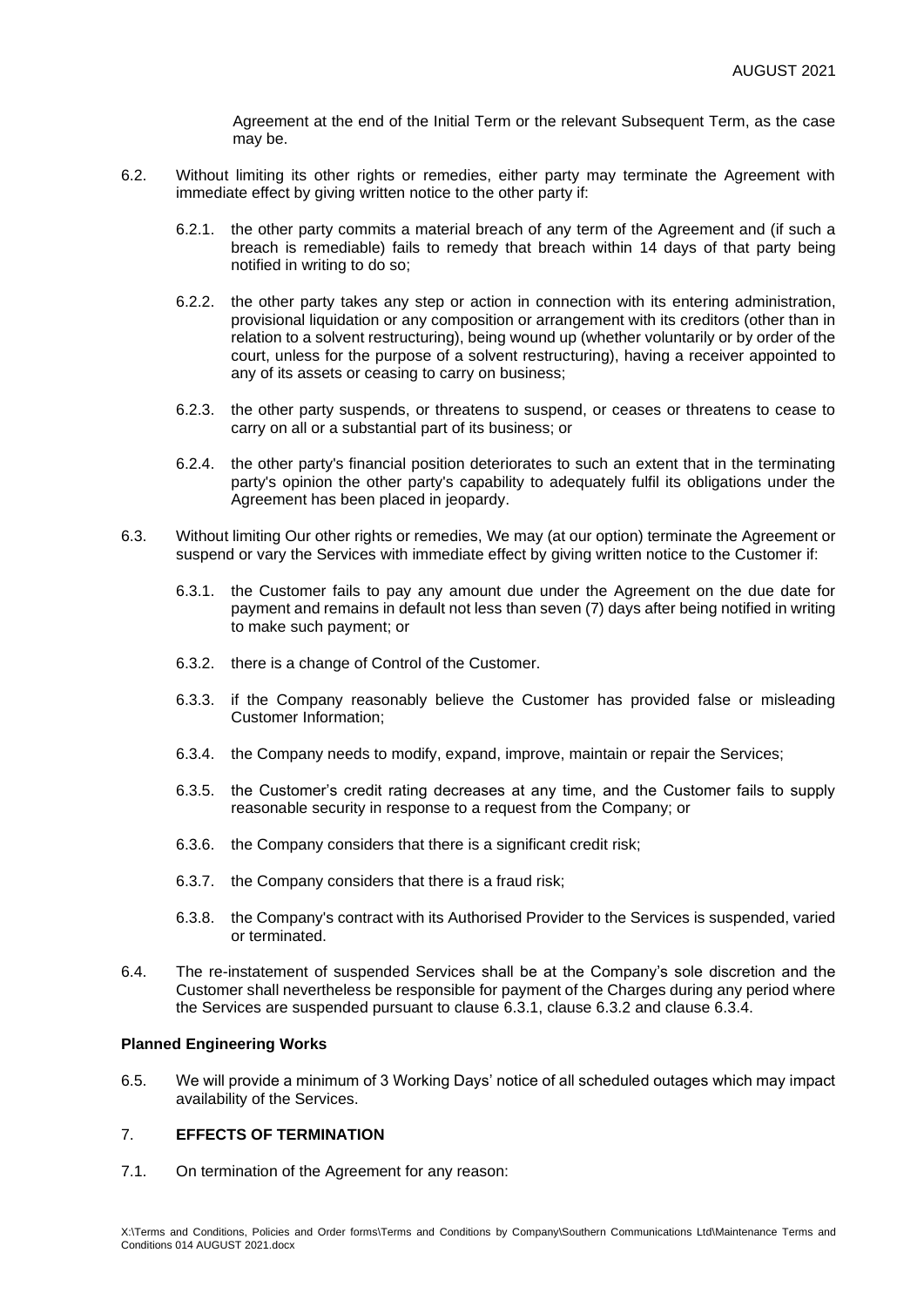- 7.1.1. the Customer shall immediately pay to the Company all of the Company's outstanding unpaid invoices and interest and, in respect of Services supplied but for which no invoice has been submitted, We shall submit an invoice, which shall be payable by the Customer immediately on receipt;
- 7.1.2. the Customer shall return all of the Company Materials. If the Customer fails to do so, then We may enter the Customer's premises and take possession of them. Until they have been returned, the Customer shall be solely responsible for their safe keeping and will not use them for any purpose not connected with this Agreement; and
- 7.1.3. Clauses which expressly or by implication survive termination shall continue in full force and effect.

## 8. **LIMITATION OF LIABILITY: THE CUSTOMER'S ATTENTION IS PARTICULARLY DRAWN TO THIS CLAUSE**

- 8.1. This Clause 8 sets out the Company's entire liability (including any liability for acts or omissions of the Company's employees, agents or subcontractors) in respect of any breach of the Agreement and any representation, statement or tortuous act or omission arising out of or in connection with the Agreement.
- 8.2. Except as set out in these Terms, the Company provides no warranties, conditions or guarantees as to the description or quality of the Services, and all warranties, conditions or guarantees implied by or expressly incorporated as a result of custom and practice, statute, common law or otherwise are hereby expressly excluded so far as permitted by law.
- 8.3. Subject to Clause 8.5, the Company's aggregate liability in contract, tort (including negligence or breach of statutory duty), misrepresentation, restitution or otherwise, arising in connection with the performance or contemplated performance of the Agreement shall not exceed £1,000,000 (one million pounds sterling).
- 8.4. Subject to Clause 8.5, We shall not be liable to the Customer whether in tort (including for negligence or breach of statutory duty), contract, misrepresentation or otherwise the Agreement, for:
	- 8.4.1. loss of profits; or
	- 8.4.2. loss of revenue;
	- 8.4.3. loss of income or business;
	- 8.4.4. depletion or loss of goodwill, reputation or similar losses;
	- 8.4.5. loss of anticipated savings;
	- 8.4.6. loss of or corruption of data or information;
	- 8.4.7. loss of use;
	- 8.4.8. loss of contract;
	- 8.4.9. any indirect or consequential or special loss or damage or pure economic loss, costs, damages, charges or expenses whatsoever and howsoever caused.
- 8.5. Nothing in these Terms shall exclude or limit the liability of the Company for:
	- 8.5.1. death or personal injury resulting from the Company's negligence; or
	- 8.5.2. for fraud or fraudulent misrepresentation; or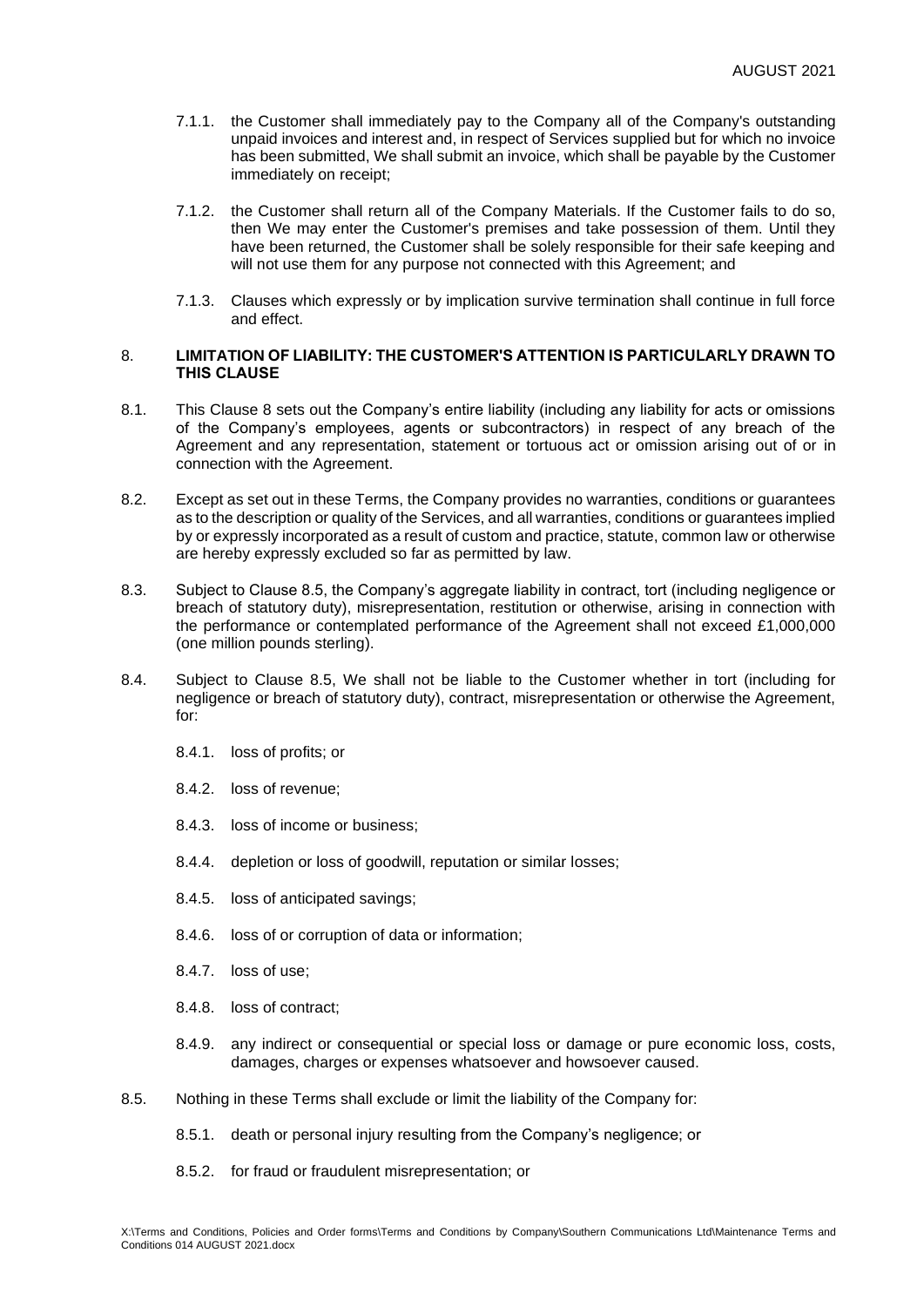- 8.5.3. for any matter which it would be illegal for the Company to exclude or attempt to exclude its liability.
- 8.6. This Clause 8 shall survive termination of the Agreement.

# 9. **DATA PROTECTION**

- <span id="page-12-0"></span>9.1. Both parties will comply with all applicable requirements of the Data Protection Legislation. This Clause 9 is in addition to, and does not relieve, remove or replace, a party's obligations under the Data Protection Legislation.
- 9.2. The Company's Privacy Notice which can be found on our website sets out the scope, nature and purpose of processing by the Company, the duration of the processing and the types of personal data (where **Personal Data** has the meanings as defined in the Data Protection Legislation) and the Company collects.
- 9.3. Without prejudice to the generality of Clause [9.1,](#page-12-0) the Customer will ensure that it has all necessary appropriate consents and notices in place to enable lawful transfer of the Personal Data (as defined in the Data Protection Legislation) to the Company for the duration and purposes of the Agreement.

## 10. **NOTICES**

- 10.1. Any notice or other communication given to a party under or in connection with the Agreement shall be in writing, addressed to that party at its registered office (if it is a company) or its principal place of business (in any other case) or such other address as that party may have specified to the other party in writing in accordance with this Clause, and shall be delivered personally, sent by pre-paid first class post or other next Working Day delivery service, commercial courier, fax or e-mail.
- 10.2. A notice or other communication shall be deemed to have been received: if delivered personally, when left at the address referred to in Clause 9.1; if sent by pre-paid first class post or other next Working Day delivery service, at 9.00 am on the second Working Day after posting; if delivered by commercial courier, on the date and at the time that the courier's delivery receipt is signed; or, if sent by fax or e-mail, one Working Day after transmission.

#### 11. **GENERAL**

- <span id="page-12-1"></span>11.1. For the purposes of the Agreement, **Force Majeure Event** means an event beyond the reasonable control of the Company including but not limited to strikes, lock-outs or other industrial disputes (whether involving the workforce of the Company or any other party), failure of a utility service or transport network, act of God, war, riot, civil commotion, malicious damage, compliance with any law or governmental order, rule, regulation or direction, accident, breakdown of plant or machinery, fire, flood, storm or default of suppliers or subcontractors.
- 11.2. We will not be liable to the Customer for any failure or delay in performing Our obligations under the Agreement or supplying the Services:
	- 11.2.1. as a result of a Force Majeure Event;
	- 11.2.2. if another supplier delays or refuses the supply of an electronic communications service to the Company or any of the Company's suppliers and no alternative service is available at reasonable cost; or
	- 11.2.3. if legal or regulatory restrictions are imposed upon the Company or any of the Company's suppliers that prevent the Company or any of the Company's suppliers from supplying the Service.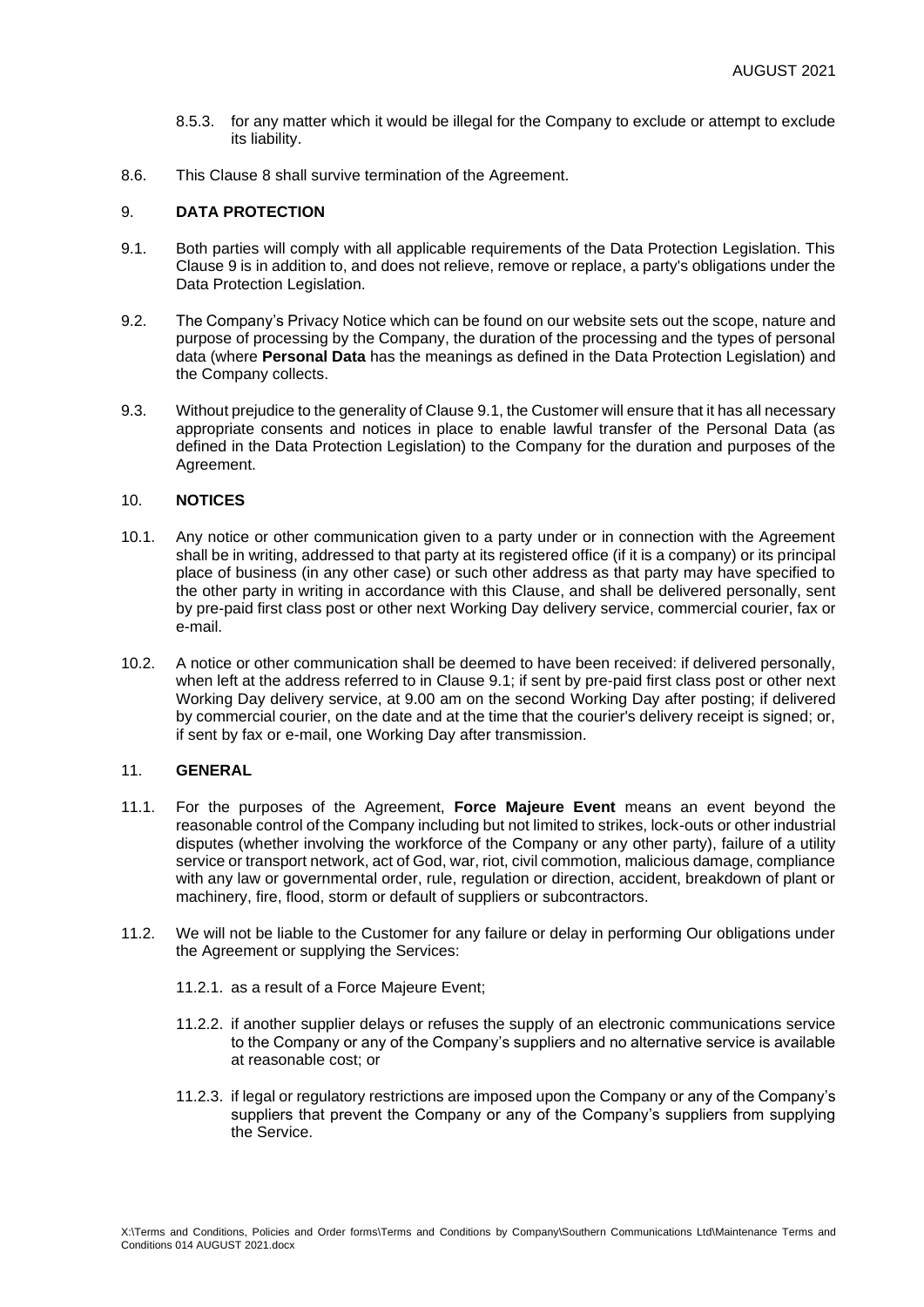11.3. If the Force Majeure Event prevents the Company from providing any of the Services for more than 12 weeks, We shall, without limiting its other rights or remedies, have the right to terminate the Agreement immediately by giving written notice to the Customer.

## 11.4. **Confidentiality.**

- 11.4.1. Each party undertakes that it shall not at any time during the Agreement, and for a period of one year after termination of the Agreement, disclose to any person any confidential information concerning the business, affairs, customers, clients or suppliers of the other party, except as permitted by Clause [11.4.2.](#page-13-0)
- <span id="page-13-0"></span>11.4.2. Each party may disclose the other party's confidential information:
	- 11.4.2.1. to its employees, officers, representatives, subcontractors or advisers who need to know such information for the purposes of carrying out the party's obligations under the Agreement. Each party shall ensure that its employees, officers, representatives, subcontractors or advisers to whom it discloses the other party's confidential information comply with this Clause [11.1;](#page-12-1) and
	- 11.4.2.2. as may be required by law, a court of competent jurisdiction or any governmental or regulatory authority.
- 11.4.3. Neither party shall use the other party's confidential information for any purpose other than to perform its obligations under the Agreement.

## 11.5. **Assignment and other dealings.**

- 11.5.1. We may at any time assign, transfer, mortgage, charge, subcontract or deal in any other manner with all or any of Our rights under the Agreement and may subcontract or delegate in any manner any or all of Our obligations under the Agreement to any Authorised Party, third party or agent.
- 11.5.2. The Customer shall not, without the prior written consent of the Company, assign, transfer, mortgage, charge, subcontract, declare a trust over or deal in any other manner with any or all of its rights or obligations under the Agreement.
- 11.6. **Variation.** Except as set out in these Terms, no variation of the Agreement, including the introduction of any additional terms and conditions, shall be effective unless it is agreed by the Company in writing and signed by an authorised representative of the Company.
- 11.7. **Severance.** Each of the Clauses of these Terms operates separately. If any court or relevant authority decides that any of them are unlawful, the remaining Clauses will remain in full force and effect.
- 11.8. **Waiver.** Any failure by either party to exercise or enforce its right under the Agreement shall not be a waiver of that right, nor prevent such party from exercising or enforcing such right at a later time.
- 11.9. **Third parties.** No one other than a party to the Agreement shall have any right to enforce any of its terms.
- 11.10. **Governing law.** The Agreement, and any dispute or claim arising out of or in connection with it or its subject matter or formation (including non-contractual disputes or claims), shall be governed by, and construed in accordance with the law of England and Wales.
- 11.11. **Jurisdiction.** Each party irrevocably agrees that the courts of England and Wales shall have exclusive jurisdiction to settle any dispute or claim arising out of or in connection with this Agreement or its subject matter or formation (including non-contractual disputes or claims).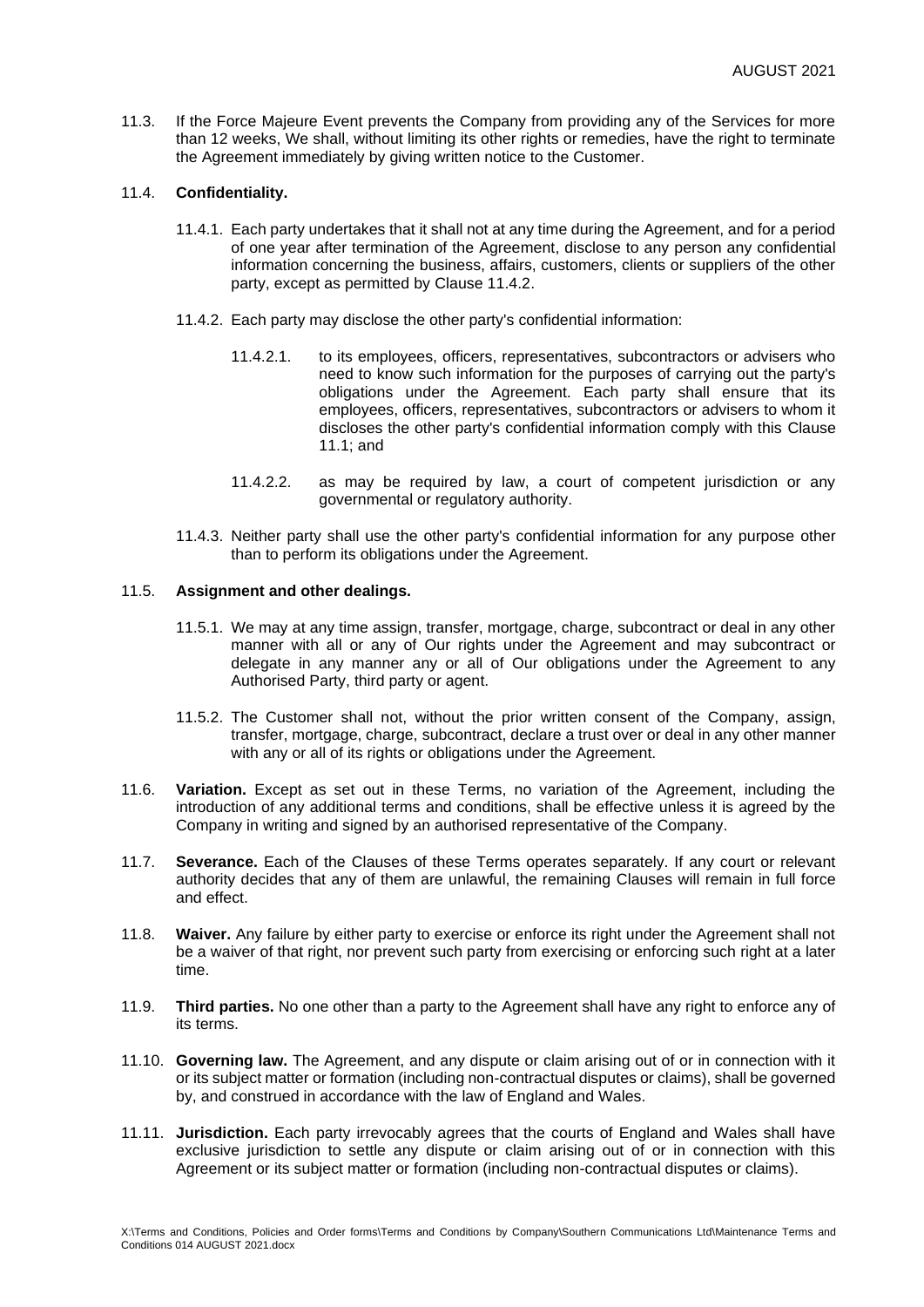# **Schedule 1**

# **SERVICE LEVELS**

The following Enhanced Support Services Service Levels will apply to the Standard Support Services:

# 1. **DEFINITIONS**

| <b>Working Day</b>                               | A day other than Saturday, Sunday or public holiday in England.                                                                                                                                                                                                                                                                             |  |
|--------------------------------------------------|---------------------------------------------------------------------------------------------------------------------------------------------------------------------------------------------------------------------------------------------------------------------------------------------------------------------------------------------|--|
| <b>Working Hour</b>                              | A period between Monday to Friday 0900 hours to 1730 hours, unless otherwise specified by the level of cover                                                                                                                                                                                                                                |  |
| Major Fault - Complete<br><b>System Failure</b>  | Inability to originate or receive any voice communications<br>1.<br>2.<br>Attendant console and/or night answer position failure<br>3.<br>>20% of the trunk-side ports out of service<br>>20% of the extension-side stations and/or ports out of service<br>4.<br>5.<br>Any other failure that is mutually agreed is a major system failure |  |
| Minor<br>Fault<br><b>Minor</b><br><b>Problem</b> | Any failure or malfunction other than a Complete System Failure.                                                                                                                                                                                                                                                                            |  |
| <b>Equipment</b>                                 | All hardware itemised in the equipment order form.                                                                                                                                                                                                                                                                                          |  |

# 2. **PRIORITY CLASSIFICATION**

Fault Tickets are logged, classified, and assigned a priority with our ticketing system.

| <b>Priority</b> | <b>Description</b>                                                  | <b>Target Response</b> |
|-----------------|---------------------------------------------------------------------|------------------------|
|                 | A Complete System Failure                                           | 1 Working Hour         |
|                 | Part of a major application or business unit is non-operational     | 2 Working Hours        |
|                 | A Minor Problem has occurred which is not a Complete System Failure | 8 Working Hours        |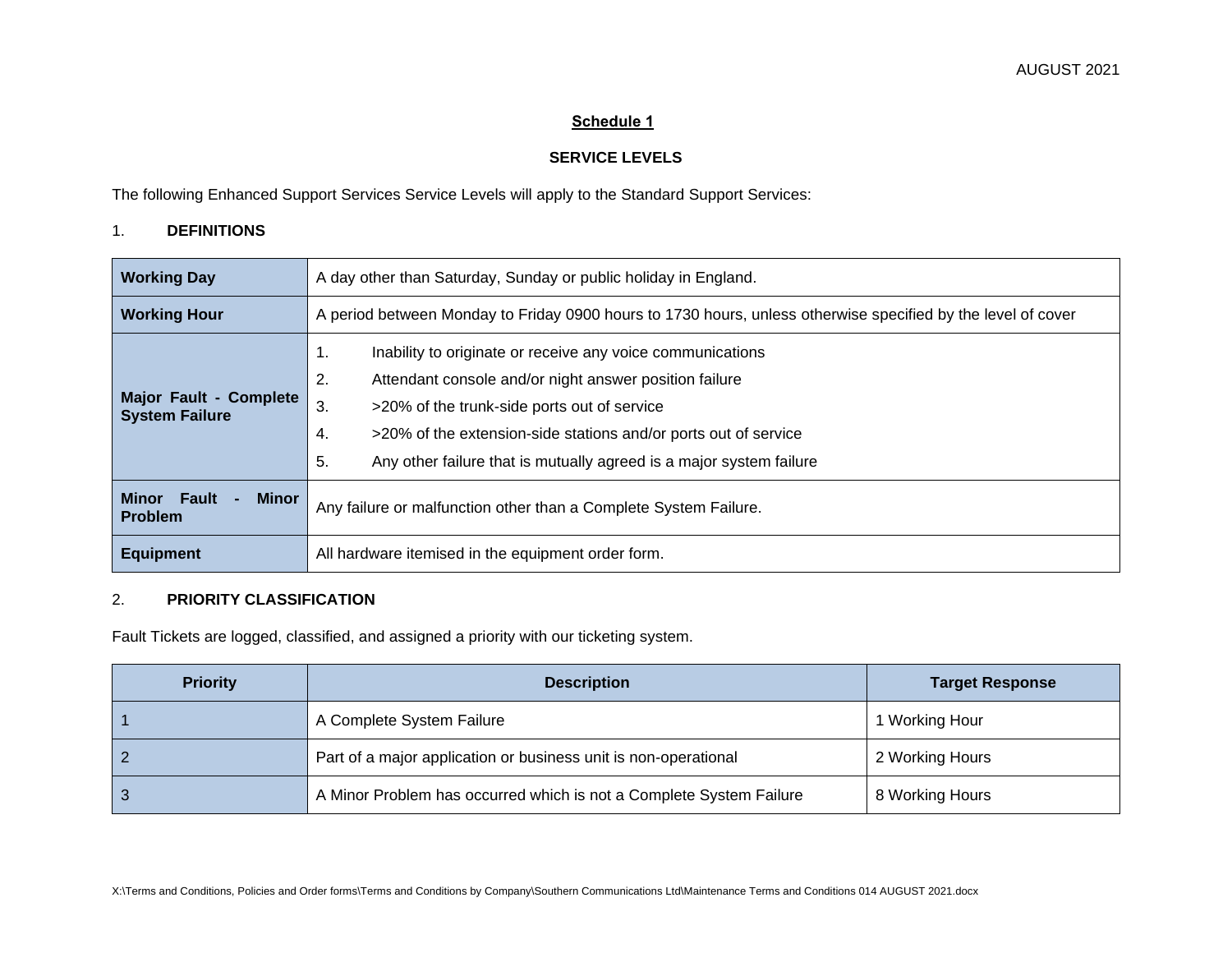### AUGUST 2021

|  | ' hangeٽ,<br>` Requests,<br>.oqramming <i>i'</i><br><b>Inform</b><br>.nation/P<br>$\cdot$ | Davs<br>Ur<br>Working<br>tΛ<br>. .<br>$\cdot$ |
|--|-------------------------------------------------------------------------------------------|-----------------------------------------------|
|  |                                                                                           |                                               |

### 3. **TARGET RESPONSE**

- 3.1. Response times will be measured as the time between a ticket being received by the Technical Support Team and the initial response received by a qualified telephony engineer which is deemed to have occurred, without limitation:
	- 3.1.1. telephone consultation with Customer's representative working toward issue resolution, or
	- 3.1.2. remote diagnostics and remote work to correct the problem, or
	- 3.1.3. dispatch of technician(s) to Customer's premises.

### 4. **CHANGE REQUESTS**

4.1. Change Requests are not subject to any service level agreement however we understand that on occasions, customers require programming to be completed sooner.

#### **Standard Change Request**

- 4.2. Target Response: Estimated up to 5 days to complete the change
- 4.3. Cost: FREE OF CHARGE

### **Priority Change Request**

- 4.4. Target Response: Estimated to be completed on the same day if requested before 1pm or the next day if requested after 1pm
- 4.5. Cost: £50.00 per change
- 4.6. Please note that any priority change request will only be completed remotely if we have remote access to your telephone system. We cannot guarantee a priority change if a site visit is required to complete the change.

#### 5. **CUSTOMER REPORTING**

- 5.1. When reporting an issue, the Customer shall provide the Company with:
	- 5.1.1. the date and time at which the problem occurred;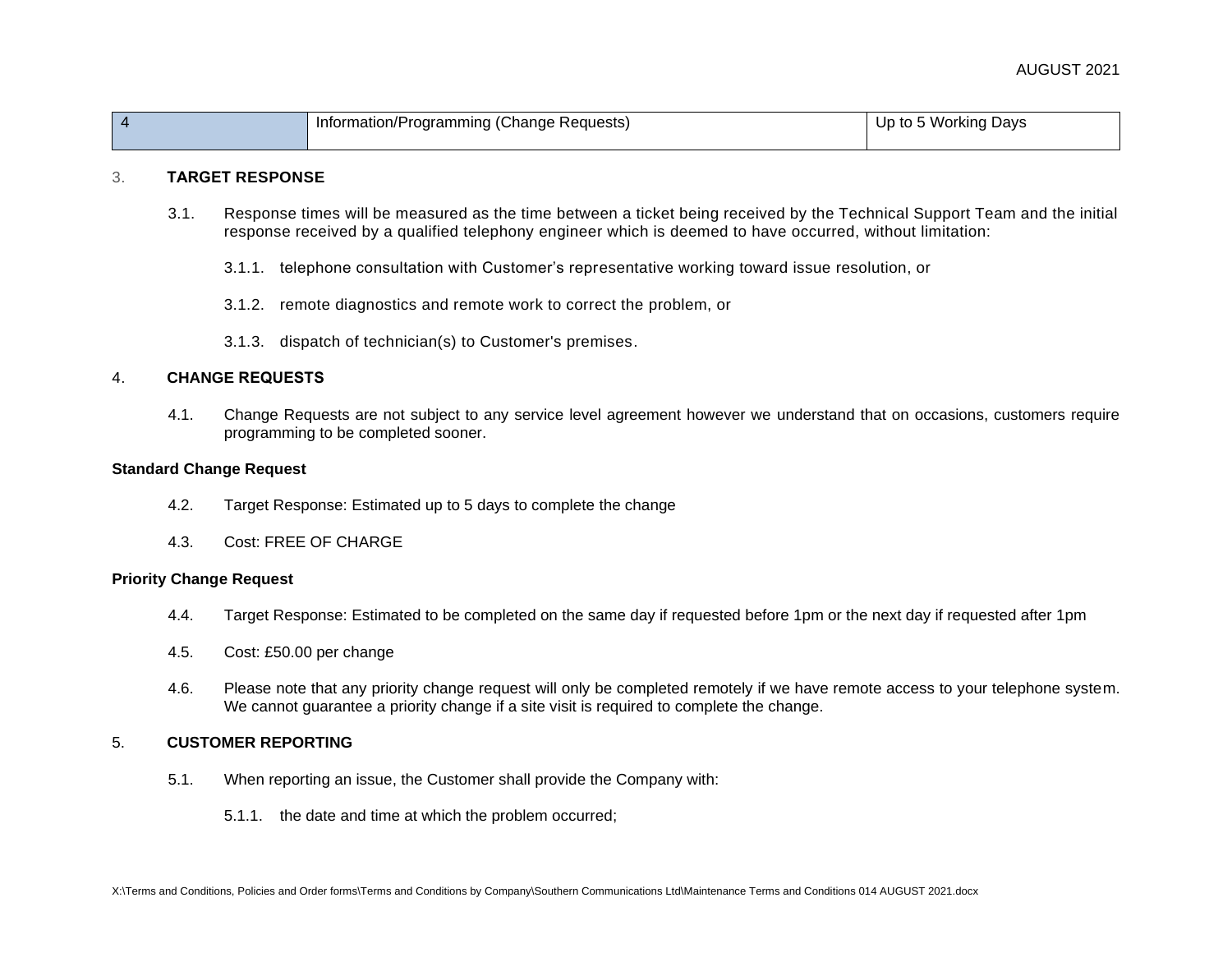- 5.1.2. the Services which the problem affected;
- 5.1.3. the impact of the problem on the Services including a detailed description of the issue, including:
	- 5.1.3.1. the components involved, and
	- 5.1.3.2. the activity ID involved in the issue

and any other information that We may reasonably require.

#### 6. **SUPPORT BOUNDARY**

- 6.1. For the avoidance of doubt, the Company is not responsible for:
	- 6.1.1. the Customers:
		- 6.1.1.1. PC or Server Hardware; or
		- 6.1.1.2. Operations Systems or Third-party software;
	- 6.1.2. the Customers site network configuration;
	- 6.1.3. solution administration and configuration including but not limited to creating/maintaining campaigns, users, groups, routing strategies;
	- 6.1.4. dialler management and configuration;
	- 6.1.5. the Customers workstation software replacement, installation or modifications;
	- 6.1.6. access to third party client portals or software;
	- 6.1.7. software not provided by the Company including but not limited to OS, Virus Scanner, Backup Tools etc. Such software is outside the Service Management Boundary; or
	- 6.1.8. the Customers telephone system(s) or internal telephony or data connectivity and circuits UNLESS such telephone system(s), internal telephony or data connectivity and circuits have been supplied by and are managed and / or maintained by Us at the date the report is issued.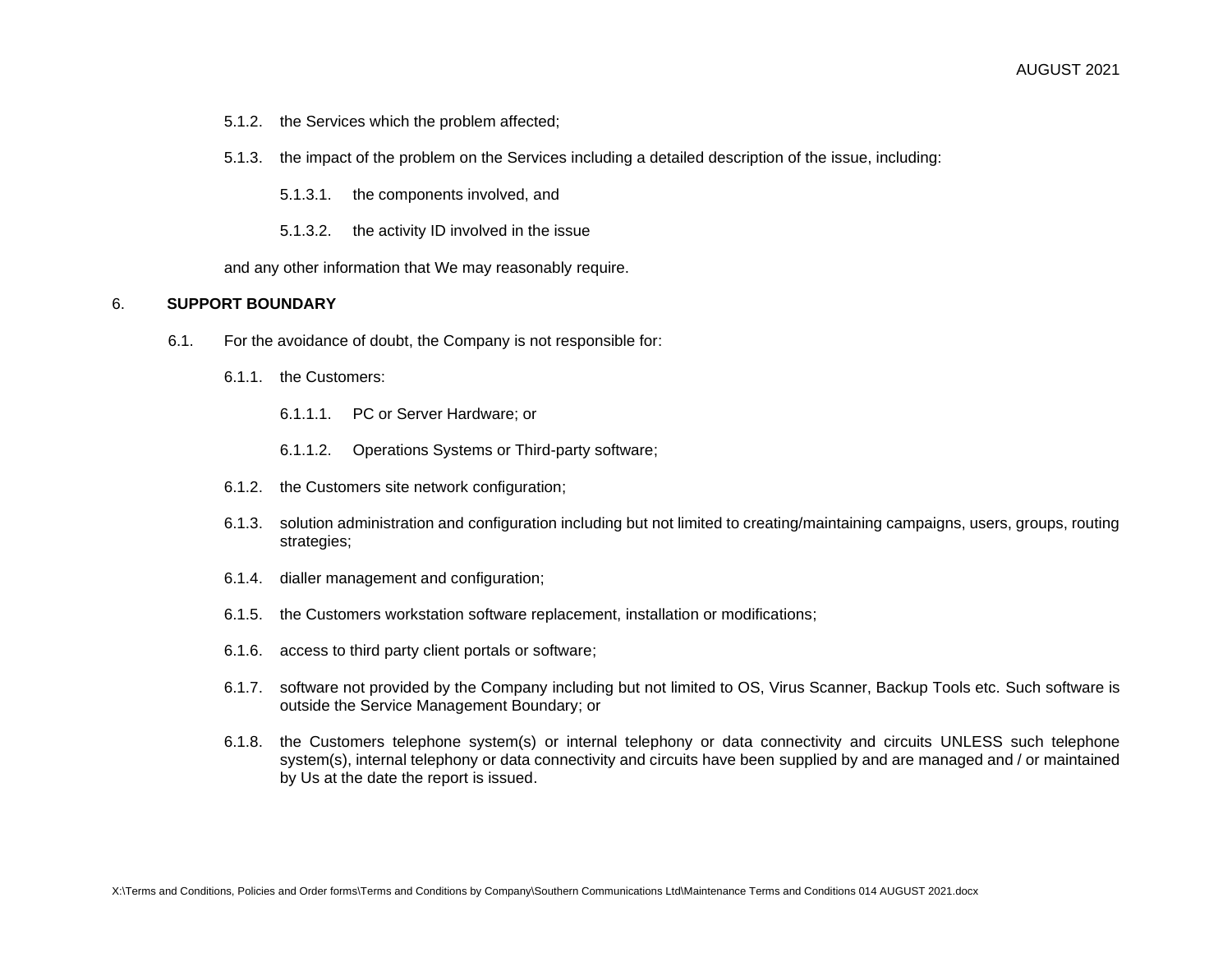### 7. **EXLUSIONS AND EXCEPTIONS**

- 7.1. The following exclusions and exceptions apply to the measurement and calculation of the Service Levels:
	- 7.1.1. incidents on the Customer's equipment outside of the service boundary;
	- 7.1.2. incidents on BT Applications and / or network and application equipment due to acts or omission of the Customer;
	- 7.1.3. incidents reported by the Customer not observed/confirmed by the Company or its Authorised Provider;
	- 7.1.4. disruptions occurring within pre-notified engineering works window;
	- 7.1.5. failure of access from suspension of the Services pursuant to Clause 6.3 of the Terms;
	- 7.1.6. outages due to scheduled maintenance are excluded from service level calculations;
	- 7.1.7. outages due to unscheduled upgrades, requested by the Customer that cannot be performed during the regularly scheduled maintenance windows;
	- 7.1.8. outages due to applicable national laws, customs, or regulations;
	- 7.1.9. outages due to incidents of Force Majeure Events;
	- 7.1.10. any failure caused by the Customer to (i) action, (ii) inaction, (iii) unavailability of Customer personnel in order to determine and/or isolate the problem including "Customer Pending Status", or (iv) the Customers delay in installations, or (v) failure caused by the Customer's applications, equipment or supplier;
	- 7.1.11. outages whereby the Company or its Authorised Provider is unable to gain access to the Customers site, for reasons attributable to the Customer, to carry out necessary repair work; or
	- 7.1.12. unavailability of the BT Application and / or Network as a result of problems with environmental conditions including but not limited to power, climate, housing, switch off at the Customer's premises, the Customer's failure to follow agreed procedures, the introduction of unauthorised changes to supplier CPE (if applicable) or failure of the Customer's equipment.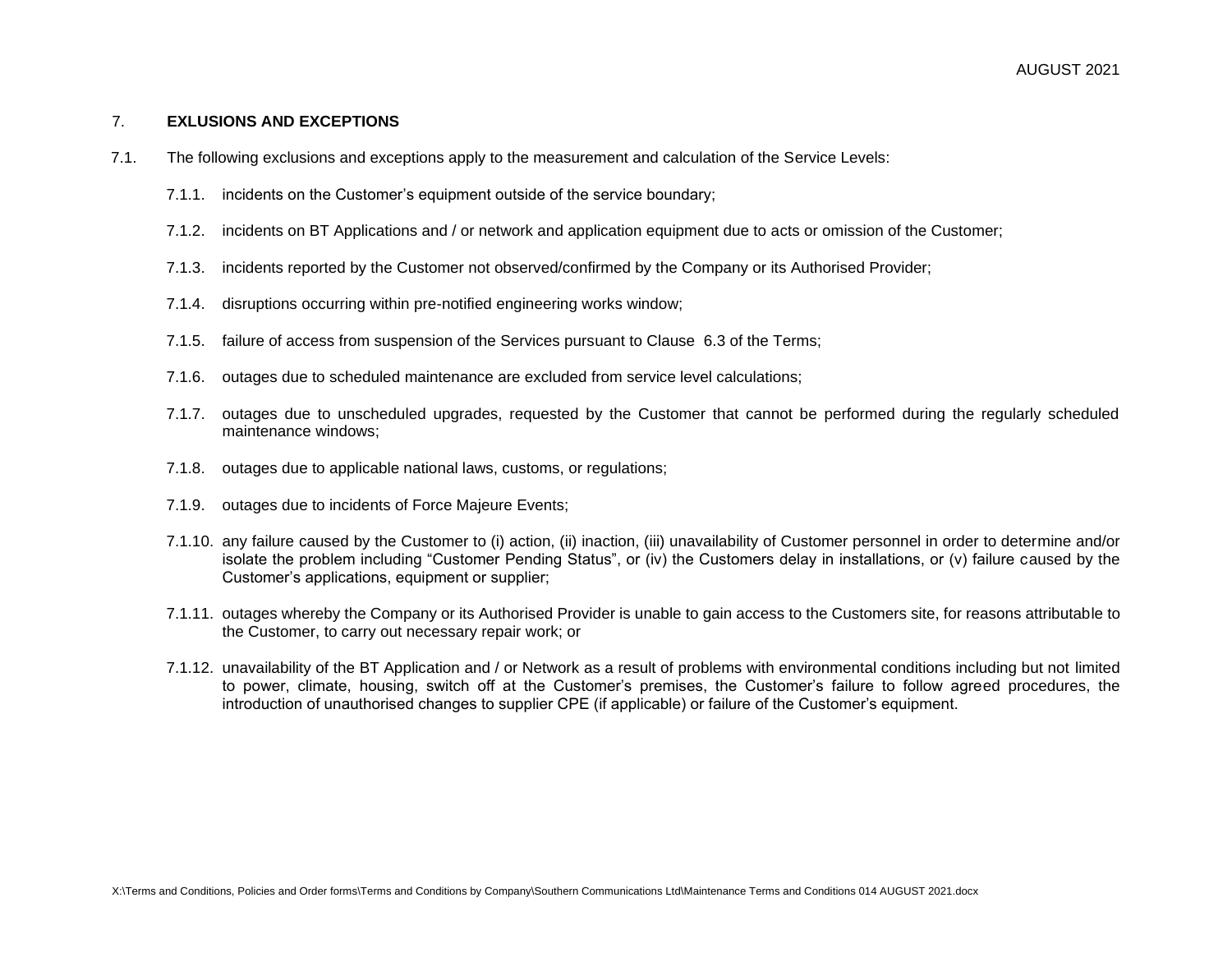$\sim$  10  $\pm$ 

╼

# **Schedule 2**

# **LEVELS OF SERVICE AND SERVICE CREDITS**

# 1. **Service Level Definitions**

### **Levels of Service**:

|                                                                                                                                                                                                                                            | Standard | Enhanced | Enhanced<br><b>Plus</b> |
|--------------------------------------------------------------------------------------------------------------------------------------------------------------------------------------------------------------------------------------------|----------|----------|-------------------------|
| Telephone support with 4-hour response on major faults.<br>$\blacksquare$<br>1 day response on minor faults and no SLA on change requests.<br>Programming that requires a site visit are chargeable.<br>Changes are subject to fair usage. |          |          |                         |
| 2-hour response on major faults                                                                                                                                                                                                            |          |          |                         |
| 4-hour response on minor faults                                                                                                                                                                                                            |          |          |                         |
| 20-hour completion on change requests                                                                                                                                                                                                      |          |          |                         |
| Inclusive recordings of announcements for your business including auto attendant, training and on hold.                                                                                                                                    |          |          |                         |
| Unlimited adds, moves and changes                                                                                                                                                                                                          |          |          |                         |
| Inclusive site visits (please refer to clause 3.19)                                                                                                                                                                                        |          |          |                         |
| Inclusive training refreshers (please refer to clause 3.19)                                                                                                                                                                                |          |          |                         |
| 24/7 remote support on Major Faults (excluding Bank Holidays)                                                                                                                                                                              |          |          |                         |
| 24/7 remote support on Major Faults (Including Bank Holidays)                                                                                                                                                                              |          |          |                         |